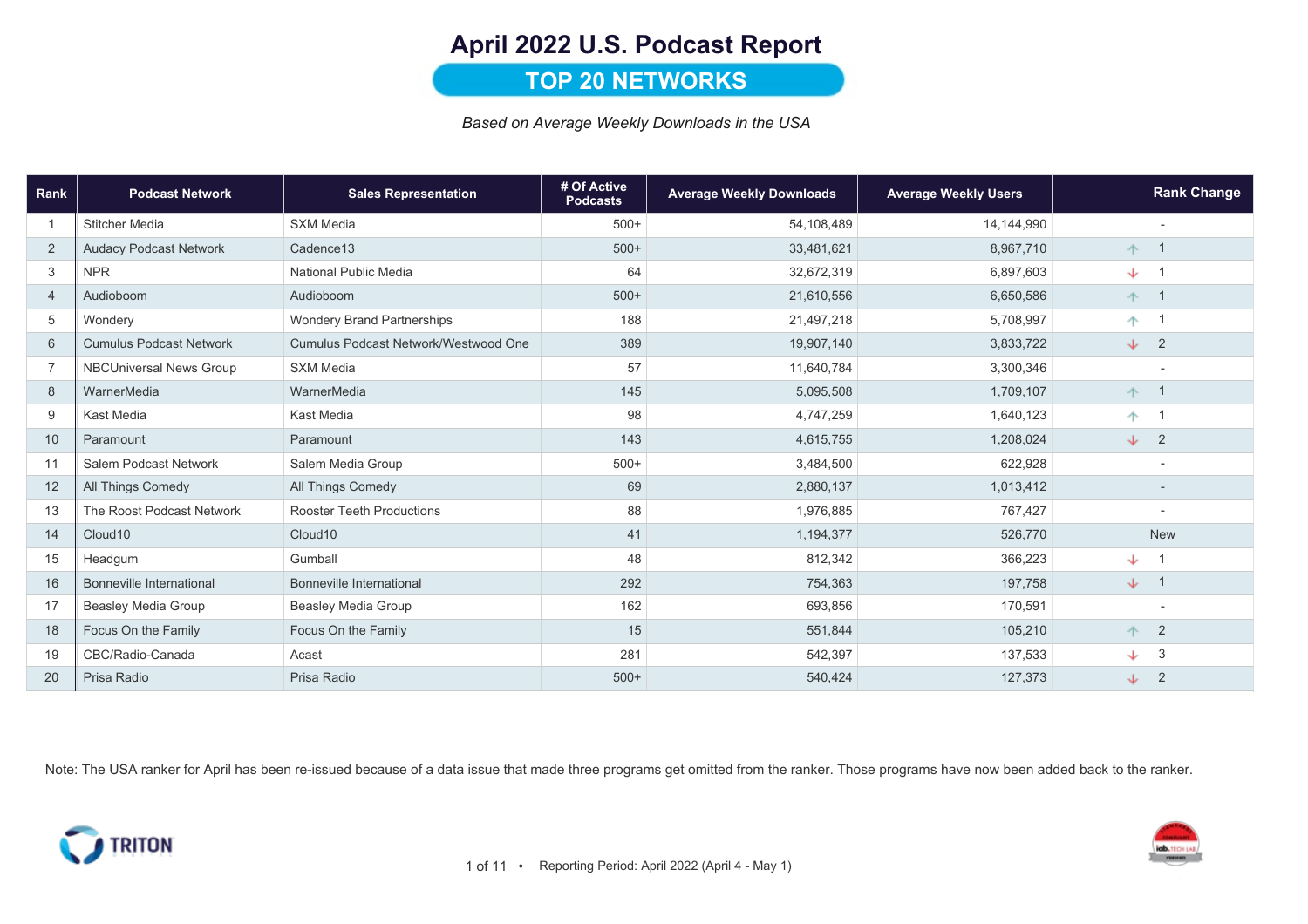### **TOP 100 PODCASTS**

| Rank           | <b>Podcast</b>                                                | <b>Podcast Network</b>         | <b>Sales Representation</b>          | # Of New<br><b>Episodes</b> | Rank<br><b>Change</b>          |
|----------------|---------------------------------------------------------------|--------------------------------|--------------------------------------|-----------------------------|--------------------------------|
|                | <b>NPR News Now</b>                                           | <b>NPR</b>                     | National Public Media                | 672                         | $\overline{\phantom{a}}$       |
| $\overline{2}$ | Crime Junkie                                                  | audiochuck                     | <b>SXM Media</b>                     | $\overline{4}$              | $+1$                           |
| 3              | The Ben Shapiro Show                                          | <b>Cumulus Podcast Network</b> | Cumulus Podcast Network/Westwood One | 21                          | $\downarrow$ 1                 |
| $\overline{4}$ | Dateline NBC                                                  | <b>NBCUniversal News Group</b> | <b>SXM Media</b>                     | $9\,$                       | $+1$                           |
| 5              | Morbid: A True Crime Podcast                                  | Audioboom                      | Audioboom                            | 9                           | $+1$                           |
| 6              | Up First                                                      | <b>NPR</b>                     | <b>National Public Media</b>         | 28                          | $\downarrow$ 2                 |
| $\overline{7}$ | My Favorite Murder with Karen Kilgariff and Georgia Hardstark | Wondery                        | <b>Wondery Brand Partnerships</b>    | 8                           | $+1$                           |
| 8              | The Dan Bongino Show                                          | <b>Cumulus Podcast Network</b> | Cumulus Podcast Network/Westwood One | 27                          | $\downarrow$ 1                 |
| 9              | Fresh Air                                                     | <b>NPR</b>                     | <b>National Public Media</b>         | 24                          | $+1$                           |
| 10             | Last Podcast On The Left                                      | <b>Stitcher Media</b>          | <b>SXM Media</b>                     | 8                           | $\downarrow$ 1                 |
| 11             | Pod Save America                                              | <b>Audacy Podcast Network</b>  | Cadence <sub>13</sub>                | $\boldsymbol{9}$            |                                |
| 12             | <b>SmartLess</b>                                              | Wondery                        | <b>Wondery Brand Partnerships</b>    | 5                           | $+2$                           |
| 13             | The Charlie Kirk Show                                         | <b>Salem Podcast Network</b>   | Salem Media Group                    | 65                          | $\downarrow$ 1                 |
| 14             | The NPR Politics Podcast                                      | <b>NPR</b>                     | National Public Media                | 20                          | $\downarrow$ 1                 |
| 15             | Conan O'Brien Needs A Friend                                  | <b>Stitcher Media</b>          | <b>SXM Media</b>                     | 8                           | $\overline{\mathbf{3}}$<br>不   |
| 16             | <b>Planet Money</b>                                           | <b>NPR</b>                     | National Public Media                | 8                           | $\downarrow$ 1                 |
| 17             | <b>Hidden Brain</b>                                           | Hidden Brain Media             | <b>SXM Media</b>                     | 5                           | $\downarrow$ 1                 |
| 18             | CNN 5 Things                                                  | WarnerMedia                    | WarnerMedia                          | 115                         | $\downarrow$ 1                 |
| 19             | <b>Mark Levin Podcast</b>                                     | <b>Cumulus Podcast Network</b> | Cumulus Podcast Network/Westwood One | 24                          |                                |
| 20             | <b>Office Ladies</b>                                          | <b>Stitcher Media</b>          | <b>SXM Media</b>                     | $\overline{4}$              | $\overline{2}$<br>不            |
| 21             | Wait Wait Don't Tell Me!                                      | <b>NPR</b>                     | <b>National Public Media</b>         | 8                           | 2<br>不                         |
| 22             | Freakonomics Radio                                            | <b>Stitcher Media</b>          | <b>SXM Media</b>                     | $\overline{4}$              | $\overline{4}$<br>不。           |
| 23             | <b>Consider This from NPR</b>                                 | <b>NPR</b>                     | <b>National Public Media</b>         | 24                          | $\overline{\mathbf{3}}$<br>sk. |
| 24             | The Matt Walsh Show                                           | <b>Cumulus Podcast Network</b> | Cumulus Podcast Network/Westwood One | 23                          | $\downarrow$ 3                 |
| 25             | The Michael Knowles Show                                      | <b>Cumulus Podcast Network</b> | Cumulus Podcast Network/Westwood One | 23                          | $\downarrow$ 1                 |



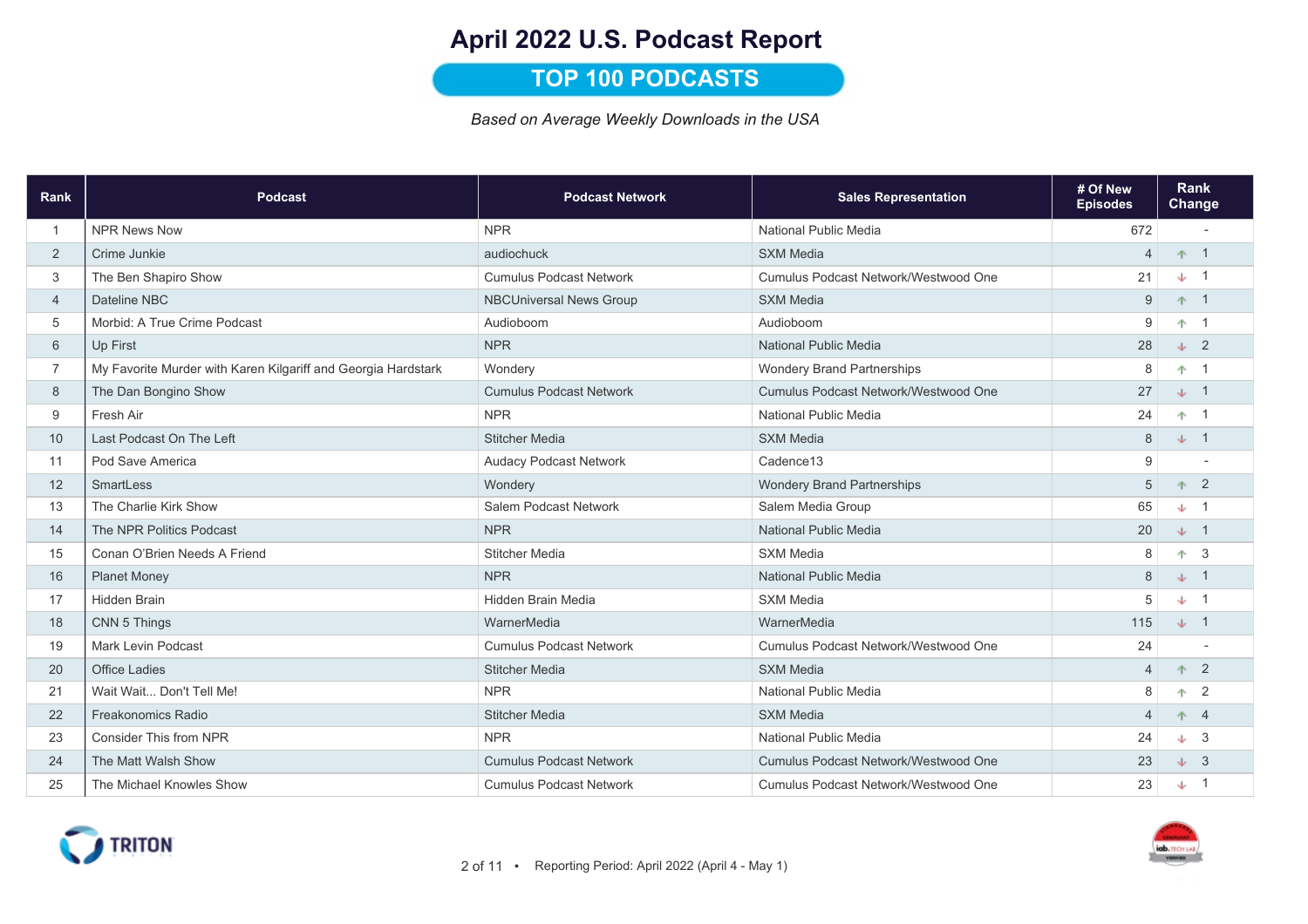#### TOP 100 PODCASTS

| Rank | <b>Podcast</b>                                    | <b>Podcast Network</b>         | <b>Sales Representation</b>       | # Of New<br><b>Episodes</b> |     | Rank<br>Change               |
|------|---------------------------------------------------|--------------------------------|-----------------------------------|-----------------------------|-----|------------------------------|
| 26   | Indicator from Planet Money                       | <b>NPR</b>                     | National Public Media             | 19                          | sk. | $\overline{1}$               |
| 27   | How I Built This with Guy Raz                     | Wondery                        | <b>Wondery Brand Partnerships</b> | $\overline{7}$              | 不   | $\overline{1}$               |
| 28   | Monday Morning Podcast                            | All Things Comedy              | All Things Comedy                 | 9                           | 个   | 5                            |
| 29   | We Can Do Hard Things with Glennon Doyle          | <b>Audacy Podcast Network</b>  | Cadence <sub>13</sub>             | $\,8\,$                     | 小   | $\overline{1}$               |
| 30   | Ten Percent Happier with Dan Harris               | Wondery                        | <b>Wondery Brand Partnerships</b> | 12                          | Φ   | $\overline{1}$               |
| 31   | The Pat McAfee Show 2.0                           | <b>Stitcher Media</b>          | <b>SXM Media</b>                  | 20                          | s.  | $\overline{4}$               |
| 32   | Something Was Wrong                               | audiochuck                     | <b>SXM Media</b>                  | 5                           | 不   | 5                            |
| 33   | <b>TED Radio Hour</b>                             | <b>NPR</b>                     | <b>National Public Media</b>      | $\overline{4}$              | 个   | $\overline{2}$               |
| 34   | The Rachel Maddow Show                            | <b>NBCUniversal News Group</b> | <b>SXM Media</b>                  | 21                          |     |                              |
| 35   | Pop Culture Happy Hour                            | <b>NPR</b>                     | <b>National Public Media</b>      | 20                          | sk. | 3                            |
| 36   | 2 Bears, 1 Cave with Tom Segura & Bert Kreischer  | Stitcher Media                 | <b>SXM Media</b>                  | $\overline{4}$              | 个   | 3                            |
| 37   | Anatomy of Murder                                 | audiochuck                     | <b>SXM Media</b>                  | $\sqrt{5}$                  | sk. | $\overline{1}$               |
| 38   | On Purpose with Jay Shetty                        | <b>Stitcher Media</b>          | <b>SXM Media</b>                  | $\,8\,$                     |     |                              |
| 39   | The Morning Toast                                 | Audioboom                      | Audioboom                         | 17                          | 个   | 29                           |
| 40   | Marketplace                                       | American Public Media          | Cadence <sub>13</sub>             | 20                          | 个   | -1                           |
| 41   | The School of Greatness                           | Wondery                        | <b>Wondery Brand Partnerships</b> | 12                          | 不   | $\overline{1}$               |
| 42   | <b>WTF with Marc Maron Podcast</b>                | <b>Stitcher Media</b>          | <b>SXM Media</b>                  | 9                           | Φ   | 2                            |
| 43   | <b>Short Wave</b>                                 | <b>NPR</b>                     | <b>National Public Media</b>      | 20                          | 个   | $\overline{1}$               |
| 44   | Anything Goes with Emma Chamberlain               | <b>Audacy Podcast Network</b>  | Cadence <sub>13</sub>             | $\overline{4}$              | s.  | 13                           |
| 45   | <b>Super Soul</b>                                 | <b>Stitcher Media</b>          | <b>SXM Media</b>                  | $\overline{4}$              |     |                              |
| 46   | True Crime Garage                                 | <b>Stitcher Media</b>          | <b>SXM Media</b>                  | $\overline{7}$              |     | $\overline{a}$               |
| 47   | The Mindset Mentor                                | <b>Kast Media</b>              | Kast Media                        | 17                          |     | $\qquad \qquad \blacksquare$ |
| 48   | Casefile True Crime                               | Audioboom                      | Audioboom                         | 5                           |     |                              |
| 49   | <b>True Crime Obsessed</b>                        | Audioboom                      | Audioboom                         | 9                           | 个   | 9                            |
| 50   | Your Mom's House with Christina P. and Tom Segura | <b>Stitcher Media</b>          | <b>SXM Media</b>                  | 4                           | 个   | $\overline{2}$               |

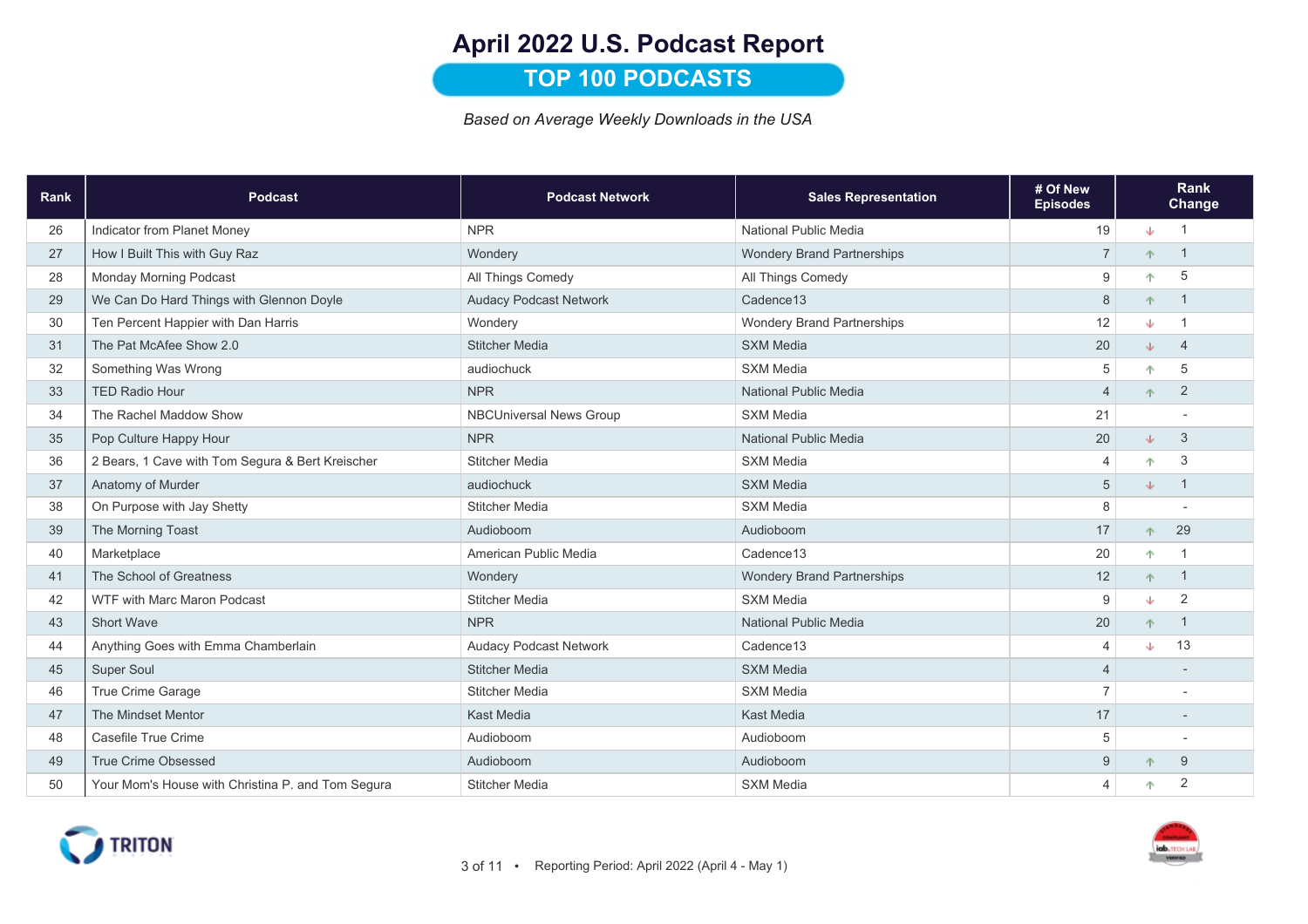#### TOP 100 PODCASTS

| Rank | <b>Podcast</b>                                 | <b>Podcast Network</b>         | <b>Sales Representation</b>       | # Of New<br><b>Episodes</b> |     | Rank<br>Change |
|------|------------------------------------------------|--------------------------------|-----------------------------------|-----------------------------|-----|----------------|
| 51   | Life Kit                                       | <b>NPR</b>                     | National Public Media             | 14                          | 不   | $\overline{4}$ |
| 52   | The Way I Heard It with Mike Rowe              | Audioboom                      | Audioboom                         | $\overline{4}$              | sk. | 2              |
| 53   | The John Batchelor Show                        | Audioboom                      | Audioboom                         | 420                         | Φ   | 2              |
| 54   | 99% Invisible                                  | <b>Stitcher Media</b>          | <b>SXM Media</b>                  | $\overline{4}$              | s.  | 5              |
| 55   | Up and Vanished                                | <b>Audacy Podcast Network</b>  | Cadence <sub>13</sub>             | 2                           |     | Return         |
| 56   | What A Day                                     | <b>Audacy Podcast Network</b>  | Cadence <sub>13</sub>             | 20                          | v.  | $\overline{2}$ |
| 57   | Watch What Crappens                            | <b>Stitcher Media</b>          | <b>SXM Media</b>                  | 21                          | ÷.  | $\overline{4}$ |
| 58   | The Viall Files                                | <b>Kast Media</b>              | <b>Kast Media</b>                 | 12                          | Φ   | 15             |
| 59   | And That's Why We Drink                        | <b>Stitcher Media</b>          | <b>SXM Media</b>                  | 6                           | 个   | 2              |
| 60   | The Deck                                       | <b>Stitcher Media</b>          | <b>SXM Media</b>                  | $\overline{4}$              | Φ   | 3              |
| 61   | 48 Hours                                       | Paramount                      | Paramount                         | $\overline{4}$              | 个   | 5              |
| 62   | <b>Snacks Daily</b>                            | <b>Audacy Podcast Network</b>  | Cadence <sub>13</sub>             | 18                          | sk. | 3              |
| 63   | American Scandal                               | Wondery                        | <b>Wondery Brand Partnerships</b> | $\,$ 5 $\,$                 | Φ   | 3              |
| 64   | <b>Timesuck with Dan Cummins</b>               | <b>Stitcher Media</b>          | <b>SXM Media</b>                  | $\overline{4}$              | sk. | $\overline{1}$ |
| 65   | <b>Small Town Murder</b>                       | Wondery                        | <b>Wondery Brand Partnerships</b> | 8                           |     |                |
| 66   | Fly on the Wall with Dana Carvey & David Spade | <b>Audacy Podcast Network</b>  | Cadence13                         | $\overline{4}$              | 不   | 22             |
| 67   | <b>RISE</b> podcast                            | <b>Audacy Podcast Network</b>  | Cadence <sub>13</sub>             | 13                          | 不   | $\overline{4}$ |
| 68   | Very Scary People                              | WarnerMedia                    | WarnerMedia                       | $\overline{2}$              |     | Debut          |
| 69   | Morning Joe                                    | <b>NBCUniversal News Group</b> | <b>SXM Media</b>                  | 21                          | s.  | 5              |
| 70   | Make Me Smart with Kai and Molly               | American Public Media          | Cadence <sub>13</sub>             | 20                          | sk. | $\overline{1}$ |
| 71   | Murder With My Husband                         | Cloud10                        | Cloud <sub>10</sub>               | 3                           |     | Debut          |
| 72   | The Vanished Podcast                           | Wondery                        | <b>Wondery Brand Partnerships</b> | 5                           | Φ   | 2              |
| 73   | Marketplace Morning Report                     | American Public Media          | Cadence <sub>13</sub>             | 61                          | 不   | $\overline{4}$ |
| 74   | The Generation Why Podcast                     | Wondery                        | <b>Wondery Brand Partnerships</b> | 6                           | sk. | 2              |
| 75   | 1A                                             | <b>NPR</b>                     | <b>National Public Media</b>      | 22                          | 个   | 5              |



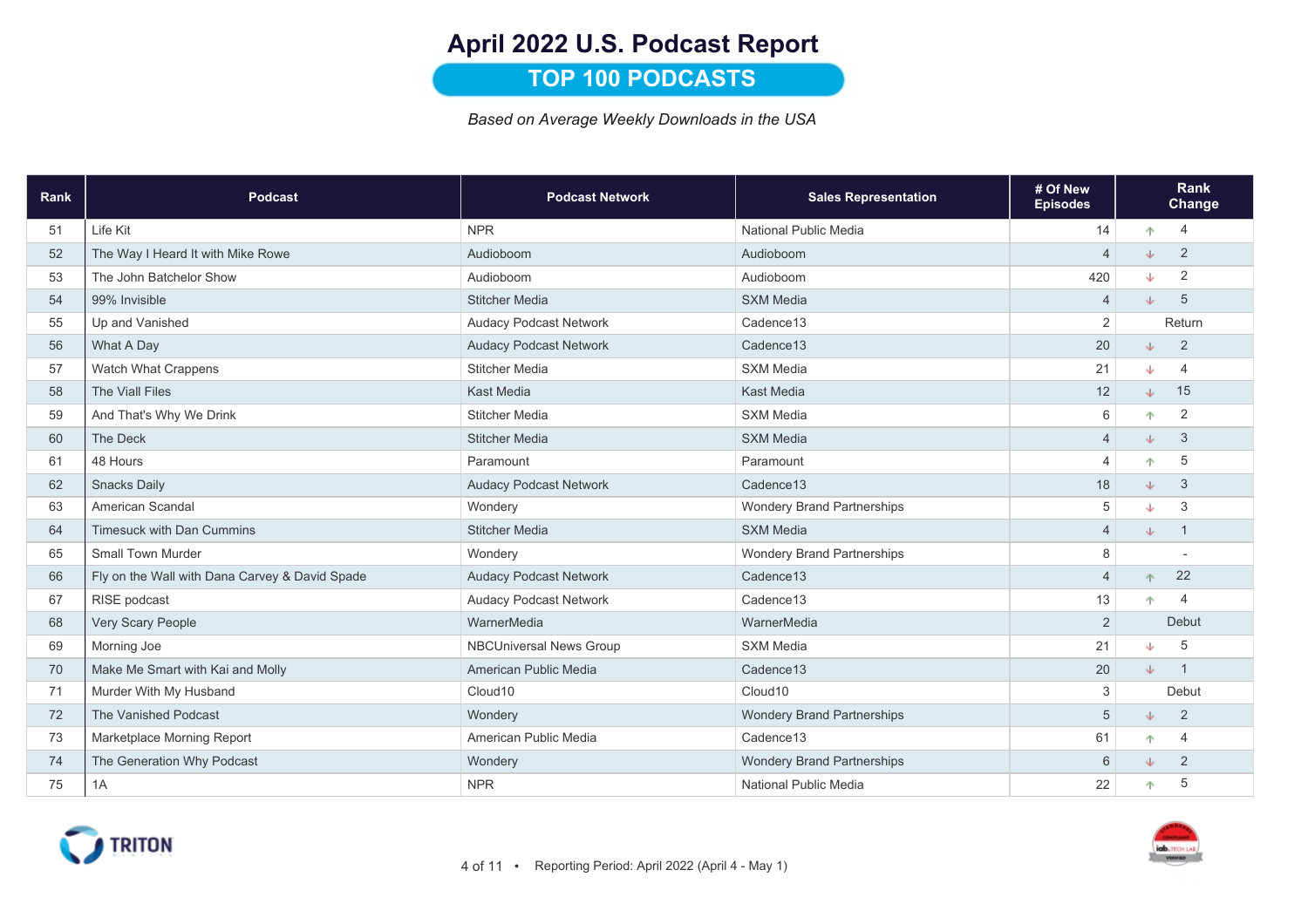### **TOP 100 PODCASTS**

| Rank | <b>Podcast</b>                                   | <b>Podcast Network</b>         | <b>Sales Representation</b>       | # Of New<br><b>Episodes</b> | Rank<br>Change        |
|------|--------------------------------------------------|--------------------------------|-----------------------------------|-----------------------------|-----------------------|
| 76   | How Did This Get Made?                           | <b>Stitcher Media</b>          | <b>SXM Media</b>                  | 8                           | $\overline{1}$<br>sk. |
| 77   | The Dollop with Dave Anthony and Gareth Reynolds | All Things Comedy              | All Things Comedy                 | $\overline{4}$              | 13<br>不               |
| 78   | Throughline                                      | <b>NPR</b>                     | <b>National Public Media</b>      | $\overline{4}$              | 11<br>Φ               |
| 79   | This Is Actually Happening                       | Wondery                        | <b>Wondery Brand Partnerships</b> | 5                           | 5<br>个                |
| 80   | <b>Business Wars</b>                             | Wondery                        | <b>Wondery Brand Partnerships</b> | 6                           | 9<br>个                |
| 81   | H <sub>3</sub> Podcast                           | The Roost Podcast Network      | <b>Rooster Teeth Productions</b>  | 12                          | $\overline{5}$<br>s.  |
| 82   | Rotten Mango                                     | <b>Audacy Podcast Network</b>  | Cadence <sub>13</sub>             | 8                           |                       |
| 83   | Dark History                                     | Audioboom                      | Audioboom                         | $\mathsf 3$                 | 9<br>d.               |
| 84   | The Thing About Pam                              | <b>NBCUniversal News Group</b> | <b>SXM Media</b>                  | $\mathbf{1}$                | 28<br>Φ               |
| 85   | Ologies with Alie Ward                           | <b>Stitcher Media</b>          | <b>SXM Media</b>                  | $\overline{4}$              | $\overline{2}$<br>Φ   |
| 86   | VIEWS with David Dobrik and Jason Nash           | <b>Audacy Podcast Network</b>  | Cadence13                         | 3                           | 13<br>Φ               |
| 87   | <b>StarTalk Radio</b>                            | <b>Stitcher Media</b>          | <b>SXM Media</b>                  | 6                           | Φ<br>$\overline{1}$   |
| 88   | This Past Weekend                                | Kast Media                     | Kast Media                        | $\overline{4}$              | $\overline{4}$<br>个   |
| 89   | Juicy Scoop with Heather McDonald                | <b>Stitcher Media</b>          | <b>SXM Media</b>                  | 8                           | $\overline{4}$<br>个   |
| 90   | The Art of Manliness                             | <b>Stitcher Media</b>          | <b>SXM Media</b>                  | 9                           | $\overline{7}$<br>个   |
| 91   | Happier with Gretchen Rubin                      | <b>Audacy Podcast Network</b>  | Cadence <sub>13</sub>             | 10                          | 3<br>不                |
| 92   | The Fighter & The Kid                            | Kast Media                     | Kast Media                        | 8                           | $\overline{7}$<br>Φ   |
| 93   | <b>American History Tellers</b>                  | Wondery                        | <b>Wondery Brand Partnerships</b> | $\,6\,$                     | Return                |
| 94   | Code Switch                                      | <b>NPR</b>                     | National Public Media             | $\overline{4}$              | $\overline{1}$<br>不   |
| 95   | Mad Money w/ Jim Cramer                          | <b>NBCUniversal News Group</b> | <b>SXM Media</b>                  | 18                          | $\mathbf{1}$<br>不     |
| 96   | You Better You Bet                               | <b>Audacy Podcast Network</b>  | Cadence13                         | 207                         | 17<br>÷.              |
| 97   | <b>Greg Laurie Podcast</b>                       | Harvest Christian Fellowship   | Harvest Christian Fellowship      | 27                          | Return                |
| 98   | Dave & Chuck the Freak Podcast                   | Audioboom                      | Audioboom                         | 20                          | Return                |
| 99   | Zane and Heath: Unfiltered                       | Audioboom                      | Audioboom                         | $\overline{4}$              | $\overline{1}$<br>sk. |
| 100  | <b>Real Ghost Stories Online</b>                 | Audioboom                      | Audioboom                         | 41                          | Debut                 |



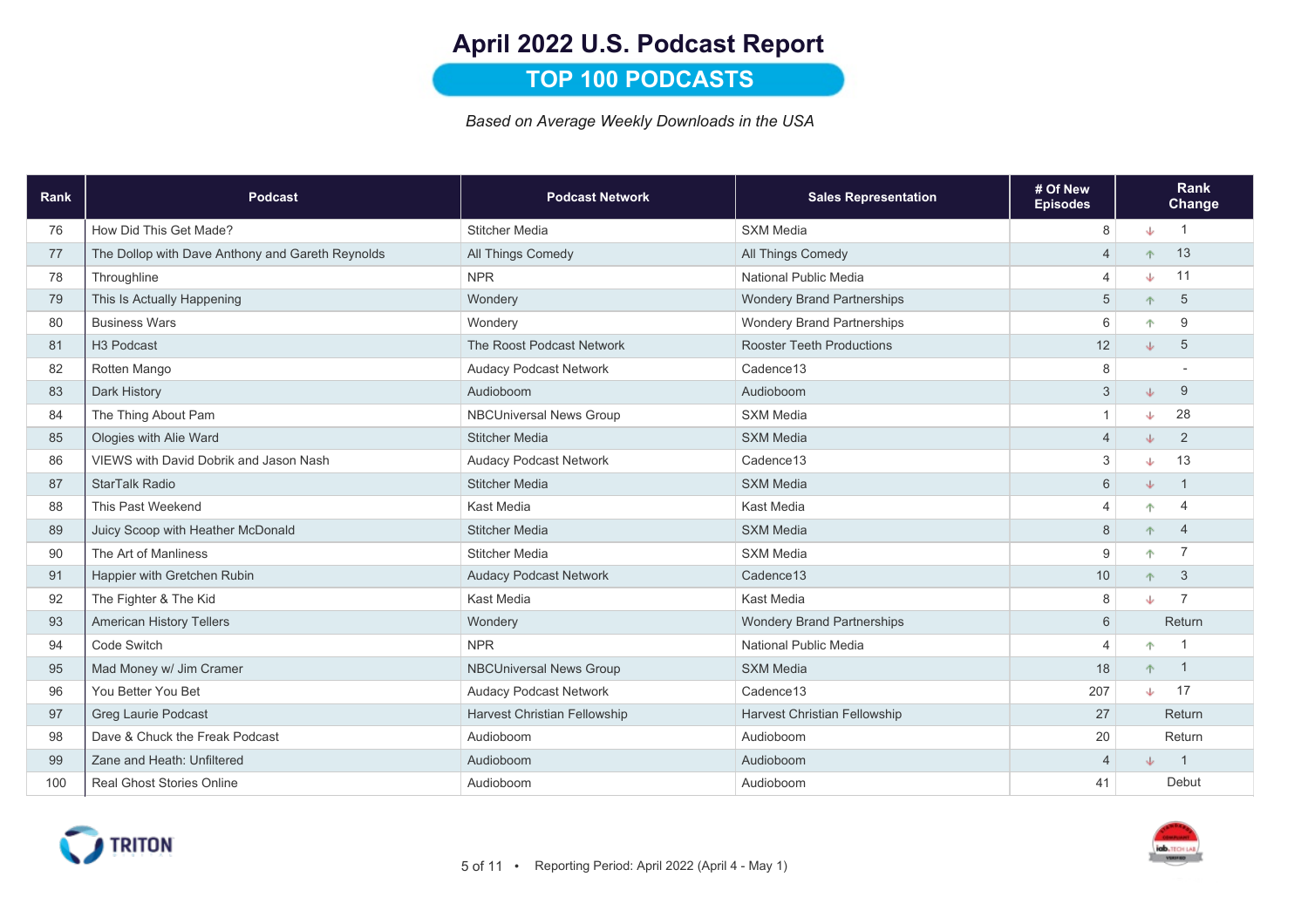### **TOP 20 NETWORKS**

| <b>Rank</b>    | <b>Podcast Network</b>          | <b>Sales Representation</b>          | # Of Active<br><b>Podcasts</b> | <b>Average Weekly Users</b> | <b>Average Weekly Downloads</b> | <b>Rank Change</b>       |
|----------------|---------------------------------|--------------------------------------|--------------------------------|-----------------------------|---------------------------------|--------------------------|
|                | <b>Stitcher Media</b>           | <b>SXM Media</b>                     | $500+$                         | 14,144,990                  | 54,108,489                      | $\overline{\phantom{a}}$ |
| $\overline{2}$ | <b>Audacy Podcast Network</b>   | Cadence13                            | $500+$                         | 8,967,710                   | 33,481,621                      |                          |
| 3              | <b>NPR</b>                      | National Public Media                | 64                             | 6,897,603                   | 32,672,319                      |                          |
| $\overline{4}$ | Audioboom                       | Audioboom                            | $500+$                         | 6,650,586                   | 21,610,556                      |                          |
| 5              | Wondery                         | <b>Wondery Brand Partnerships</b>    | 188                            | 5,708,997                   | 21,497,218                      | $\overline{\phantom{a}}$ |
| 6              | <b>Cumulus Podcast Network</b>  | Cumulus Podcast Network/Westwood One | 389                            | 3,833,722                   | 19,907,140                      |                          |
| $\overline{7}$ | <b>NBCUniversal News Group</b>  | <b>SXM Media</b>                     | 57                             | 3,300,346                   | 11,640,784                      |                          |
| 8              | WarnerMedia                     | WarnerMedia                          | 145                            | 1,709,107                   | 5,095,508                       |                          |
| 9              | Kast Media                      | Kast Media                           | 98                             | 1,640,123                   | 4,747,259                       |                          |
| 10             | Paramount                       | Paramount                            | 143                            | 1,208,024                   | 4,615,755                       |                          |
| 11             | All Things Comedy               | All Things Comedy                    | 69                             | 1,013,412                   | 2,880,137                       |                          |
| 12             | The Roost Podcast Network       | <b>Rooster Teeth Productions</b>     | 88                             | 767,427                     | 1,976,885                       |                          |
| 13             | Salem Podcast Network           | Salem Media Group                    | $500+$                         | 622,928                     | 3,484,500                       |                          |
| 14             | Cloud10                         | Cloud <sub>10</sub>                  | 41                             | 526,770                     | 1,194,377                       | <b>New</b>               |
| 15             | Headgum                         | Gumball                              | 48                             | 366,223                     | 812,342                         | $\downarrow$ 1           |
| 16             | <b>Bonneville International</b> | Bonneville International             | 292                            | 197,758                     | 754,363                         | $\sqrt{1}$               |
| 17             | SpokenLayer                     | SpokenLayer                          | 50                             | 179,975                     | 500,243                         | $\downarrow$ 1           |
| 18             | <b>Beasley Media Group</b>      | <b>Beasley Media Group</b>           | 162                            | 170,591                     | 693,856                         | $\downarrow$ 1           |
| 19             | CBC/Radio-Canada                | Acast                                | 281                            | 137,533                     | 542,397                         | $\downarrow$ 1           |
| 20             | Prisa Radio                     | Prisa Radio                          | $500+$                         | 127,373                     | 540,424                         | $\downarrow$ 1           |



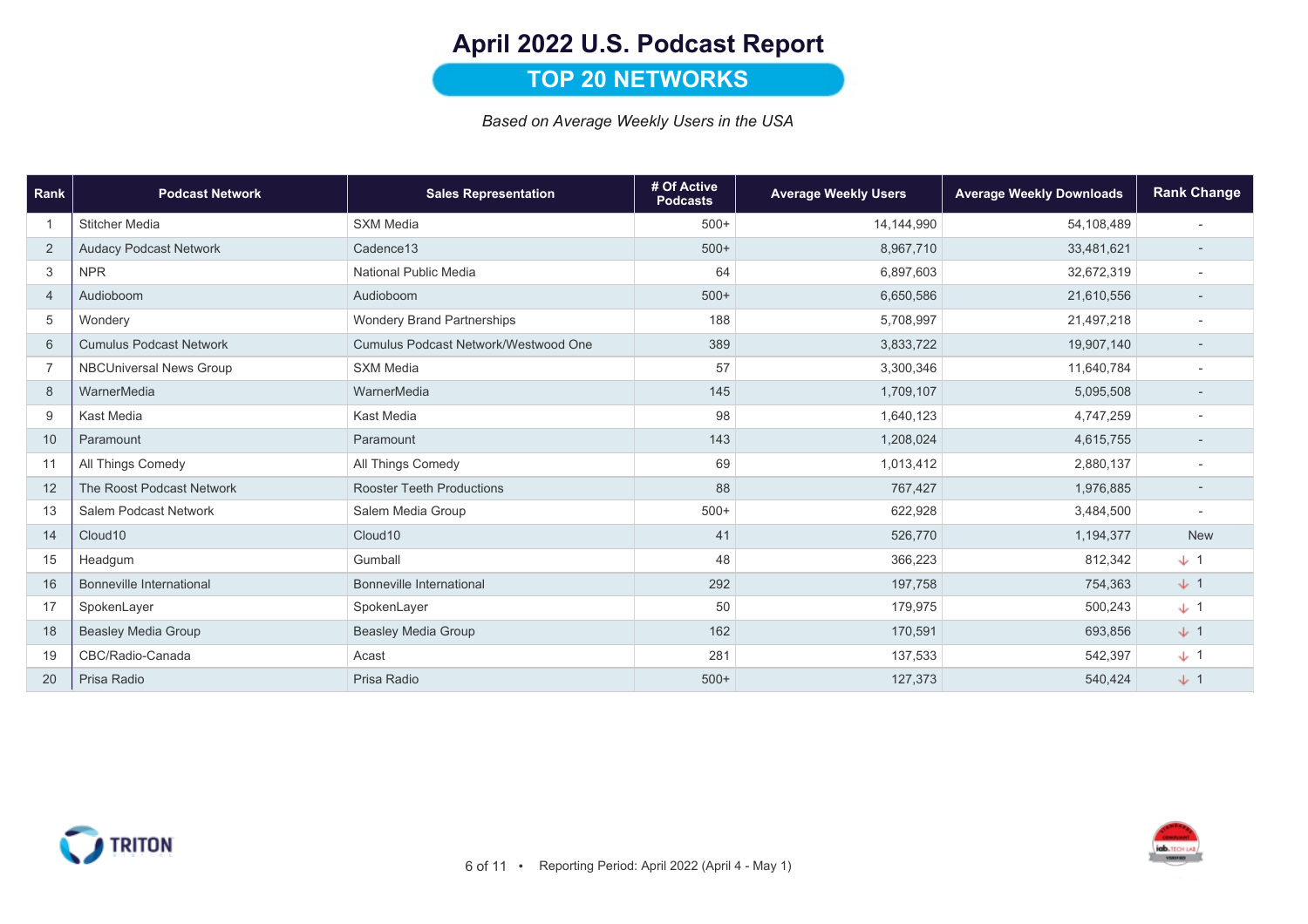### **TOP 100 PODCASTS**

| Rank           | <b>Podcast</b>                                                | <b>Podcast Network</b>         | <b>Sales Representation</b>          | # Of New<br><b>Episodes</b> | Rank<br>Change           |  |
|----------------|---------------------------------------------------------------|--------------------------------|--------------------------------------|-----------------------------|--------------------------|--|
|                | Crime Junkie                                                  | audiochuck                     | <b>SXM Media</b>                     | $\overline{4}$              | $\sim$                   |  |
| $\overline{2}$ | Up First                                                      | <b>NPR</b>                     | <b>National Public Media</b>         | 28                          | $\overline{\phantom{a}}$ |  |
| 3              | Morbid: A True Crime Podcast                                  | Audioboom                      | Audioboom                            | $\boldsymbol{9}$            | $\overline{1}$<br>个      |  |
| $\overline{4}$ | Dateline NBC                                                  | <b>NBCUniversal News Group</b> | <b>SXM Media</b>                     | $\boldsymbol{9}$            | $\overline{1}$<br>个      |  |
| 5              | <b>NPR News Now</b>                                           | <b>NPR</b>                     | National Public Media                | 672                         | 2<br>s.                  |  |
| 6              | The Ben Shapiro Show                                          | <b>Cumulus Podcast Network</b> | Cumulus Podcast Network/Westwood One | 21                          |                          |  |
| $\overline{7}$ | My Favorite Murder with Karen Kilgariff and Georgia Hardstark | Wondery                        | <b>Wondery Brand Partnerships</b>    | 8                           |                          |  |
| 8              | SmartLess                                                     | Wondery                        | <b>Wondery Brand Partnerships</b>    | 5                           |                          |  |
| 9              | The Dan Bongino Show                                          | <b>Cumulus Podcast Network</b> | Cumulus Podcast Network/Westwood One | 27                          |                          |  |
| 10             | Pod Save America                                              | <b>Audacy Podcast Network</b>  | Cadence13                            | 9                           |                          |  |
| 11             | Last Podcast On The Left                                      | <b>Stitcher Media</b>          | <b>SXM Media</b>                     | 8                           | 2<br>个                   |  |
| 12             | Wait Wait Don't Tell Me!                                      | <b>NPR</b>                     | <b>National Public Media</b>         | 8                           |                          |  |
| 13             | <b>Office Ladies</b>                                          | <b>Stitcher Media</b>          | <b>SXM Media</b>                     | $\overline{4}$              | $\overline{c}$<br>个      |  |
| 14             | Conan O'Brien Needs A Friend                                  | <b>Stitcher Media</b>          | <b>SXM Media</b>                     | 8                           | 2<br>个                   |  |
| 15             | Fresh Air                                                     | <b>NPR</b>                     | <b>National Public Media</b>         | 24                          | s.<br>$\overline{1}$     |  |
| 16             | CNN 5 Things                                                  | WarnerMedia                    | WarnerMedia                          | 115                         | 5<br>¢.                  |  |
| 17             | <b>Hidden Brain</b>                                           | Hidden Brain Media             | <b>SXM Media</b>                     | 5                           | $\overline{1}$<br>不      |  |
| 18             | <b>Planet Money</b>                                           | <b>NPR</b>                     | <b>National Public Media</b>         | $\,8\,$                     | $\overline{1}$<br>s.     |  |
| 19             | 2 Bears, 1 Cave with Tom Segura & Bert Kreischer              | <b>Stitcher Media</b>          | <b>SXM Media</b>                     | $\overline{4}$              |                          |  |
| 20             | <b>Freakonomics Radio</b>                                     | <b>Stitcher Media</b>          | <b>SXM Media</b>                     | $\overline{4}$              |                          |  |
| 21             | We Can Do Hard Things with Glennon Doyle                      | <b>Audacy Podcast Network</b>  | Cadence <sub>13</sub>                | 8                           | 2<br>个                   |  |
| 22             | The NPR Politics Podcast                                      | <b>NPR</b>                     | <b>National Public Media</b>         | 20                          | $\overline{1}$<br>s.     |  |
| 23             | Anatomy of Murder                                             | audiochuck                     | <b>SXM Media</b>                     | 5                           | $\overline{1}$<br>不      |  |
| 24             | Something Was Wrong                                           | audiochuck                     | <b>SXM Media</b>                     | 5                           | 3<br>不                   |  |
| 25             | Indicator from Planet Money                                   | <b>NPR</b>                     | <b>National Public Media</b>         | 19                          |                          |  |



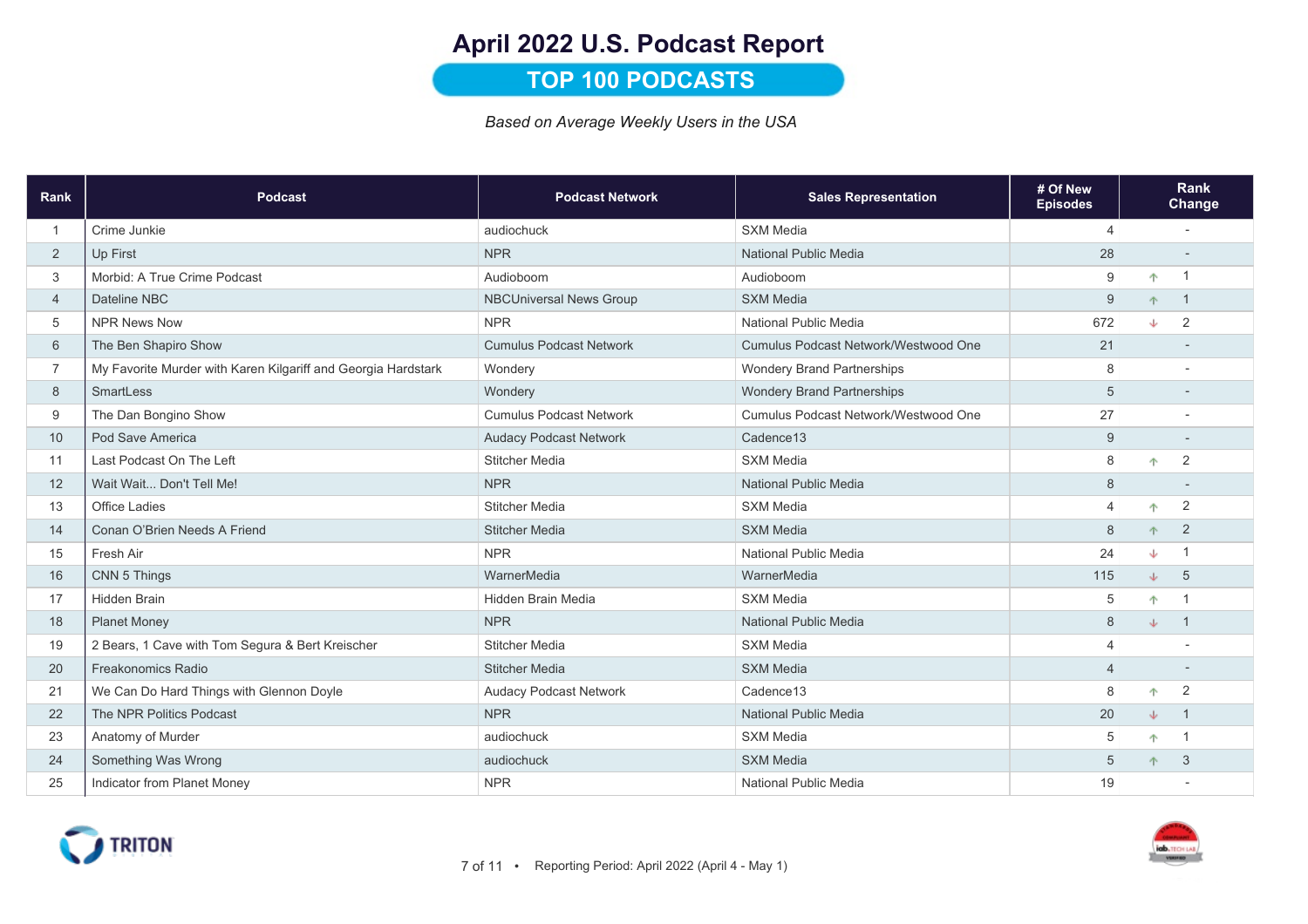### **TOP 100 PODCASTS**

| Rank | <b>Podcast</b>                                    | <b>Podcast Network</b>         | <b>Sales Representation</b>          | # Of New<br><b>Episodes</b> |     | Rank<br>Change |
|------|---------------------------------------------------|--------------------------------|--------------------------------------|-----------------------------|-----|----------------|
| 26   | The Matt Walsh Show                               | <b>Cumulus Podcast Network</b> | Cumulus Podcast Network/Westwood One | 23                          | 不   | $\overline{4}$ |
| 27   | Anything Goes with Emma Chamberlain               | <b>Audacy Podcast Network</b>  | Cadence <sub>13</sub>                | $\overline{4}$              | sk. | $\overline{5}$ |
| 28   | The Deck                                          | <b>Stitcher Media</b>          | <b>SXM Media</b>                     | $\overline{4}$              | Φ   | 2              |
| 29   | Marketplace                                       | American Public Media          | Cadence <sub>13</sub>                | 20                          | 个   | $\overline{4}$ |
| 30   | The Rachel Maddow Show                            | <b>NBCUniversal News Group</b> | <b>SXM Media</b>                     | 21                          | 个   |                |
| 31   | Your Mom's House with Christina P. and Tom Segura | <b>Stitcher Media</b>          | <b>SXM Media</b>                     | $\overline{4}$              | 不   | 8              |
| 32   | Mark Levin Podcast                                | <b>Cumulus Podcast Network</b> | Cumulus Podcast Network/Westwood One | 24                          | s.  | $\overline{4}$ |
| 33   | Casefile True Crime                               | Audioboom                      | Audioboom                            | 5                           | Φ   | $\overline{1}$ |
| 34   | <b>Consider This from NPR</b>                     | <b>NPR</b>                     | <b>National Public Media</b>         | 24                          | Φ   | 5              |
| 35   | How I Built This with Guy Raz                     | Wondery                        | <b>Wondery Brand Partnerships</b>    | $\overline{7}$              | 不   | 6              |
| 36   | 99% Invisible                                     | <b>Stitcher Media</b>          | <b>SXM Media</b>                     | $\overline{4}$              | Φ   | 2              |
| 37   | Fly on the Wall with Dana Carvey & David Spade    | <b>Audacy Podcast Network</b>  | Cadence <sub>13</sub>                | $\overline{4}$              | 不   | 15             |
| 38   | The Pat McAfee Show 2.0                           | <b>Stitcher Media</b>          | <b>SXM Media</b>                     | 20                          | 个   | 2              |
| 39   | <b>Monday Morning Podcast</b>                     | All Things Comedy              | All Things Comedy                    | 9                           | Φ   | $\overline{4}$ |
| 40   | The Michael Knowles Show                          | <b>Cumulus Podcast Network</b> | Cumulus Podcast Network/Westwood One | 23                          | Φ   | 2              |
| 41   | On Purpose with Jay Shetty                        | <b>Stitcher Media</b>          | <b>SXM Media</b>                     | 8                           | 不   | $\overline{1}$ |
| 42   | <b>Short Wave</b>                                 | <b>NPR</b>                     | <b>National Public Media</b>         | 20                          | s.  | 6              |
| 43   | <b>WTF with Marc Maron Podcast</b>                | <b>Stitcher Media</b>          | <b>SXM Media</b>                     | $\boldsymbol{9}$            | Φ   | 6              |
| 44   | <b>TED Radio Hour</b>                             | <b>NPR</b>                     | <b>National Public Media</b>         | 4                           | 个   |                |
| 45   | <b>Timesuck with Dan Cummins</b>                  | <b>Stitcher Media</b>          | <b>SXM Media</b>                     | $\overline{4}$              | 不   | 2              |
| 46   | The Morning Toast                                 | Audioboom                      | Audioboom                            | 17                          | 个   | 37             |
| 47   | Pop Culture Happy Hour                            | <b>NPR</b>                     | <b>National Public Media</b>         | 20                          | J.  | $\overline{4}$ |
| 48   | True Crime Garage                                 | <b>Stitcher Media</b>          | <b>SXM Media</b>                     | $\overline{7}$              |     |                |
| 49   | <b>True Crime Obsessed</b>                        | Audioboom                      | Audioboom                            | 9                           | 个   | 6              |
| 50   | The Charlie Kirk Show                             | <b>Salem Podcast Network</b>   | Salem Media Group                    | 65                          | Φ   | 6              |



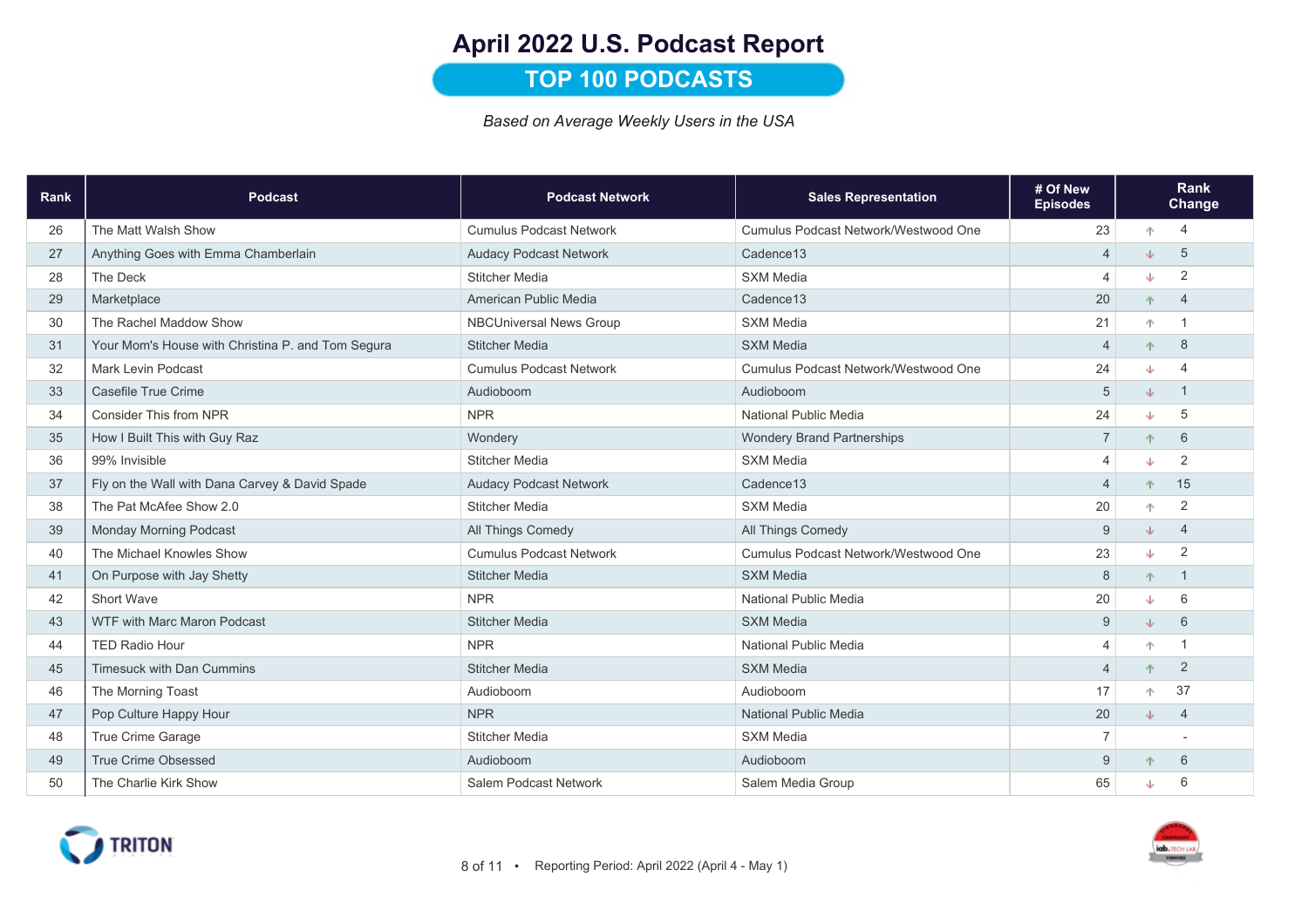### **TOP 100 PODCASTS**

| Rank | <b>Podcast</b>                                   | <b>Podcast Network</b>         | <b>Sales Representation</b>       | # Of New<br><b>Episodes</b> |    | Rank<br>Change |
|------|--------------------------------------------------|--------------------------------|-----------------------------------|-----------------------------|----|----------------|
| 51   | The Way I Heard It with Mike Rowe                | Audioboom                      | Audioboom                         | 4                           | v. | $\overline{1}$ |
| 52   | And That's Why We Drink                          | <b>Stitcher Media</b>          | <b>SXM Media</b>                  | 6                           | 不。 | 2              |
| 53   | Very Scary People                                | WarnerMedia                    | WarnerMedia                       | $\overline{2}$              |    | Debut          |
| 54   | Up and Vanished                                  | <b>Audacy Podcast Network</b>  | Cadence13                         | 2                           |    | Return         |
| 55   | <b>Small Town Murder</b>                         | Wondery                        | <b>Wondery Brand Partnerships</b> | 8                           | Φ  | $\overline{4}$ |
| 56   | Life Kit                                         | <b>NPR</b>                     | National Public Media             | 14                          | 不  | 22             |
| 57   | Throughline                                      | <b>NPR</b>                     | National Public Media             | $\overline{4}$              | Φ  | $\overline{4}$ |
| 58   | 48 Hours                                         | Paramount                      | Paramount                         | $\overline{4}$              | 个  | $\,6\,$        |
| 59   | Super Soul                                       | <b>Stitcher Media</b>          | <b>SXM Media</b>                  | $\overline{4}$              | 个  |                |
| 60   | Rotten Mango                                     | <b>Audacy Podcast Network</b>  | Cadence <sub>13</sub>             | 8                           | Φ  | $\overline{1}$ |
| 61   | How Did This Get Made?                           | Stitcher Media                 | <b>SXM Media</b>                  | 8                           | 不  | -1             |
| 62   | Lovett or Leave It                               | <b>Audacy Podcast Network</b>  | Cadence13                         | $\overline{4}$              | Φ  | $\overline{1}$ |
| 63   | This Is Actually Happening                       | Wondery                        | <b>Wondery Brand Partnerships</b> | $\sqrt{5}$                  | 不  | $\overline{7}$ |
| 64   | Juicy Scoop with Heather McDonald                | <b>Stitcher Media</b>          | <b>SXM Media</b>                  | 8                           | 个  | 8              |
| 65   | American Scandal                                 | Wondery                        | Wondery Brand Partnerships        | 5                           |    |                |
| 66   | This Past Weekend                                | <b>Kast Media</b>              | Kast Media                        | $\overline{4}$              | 不  | $\sqrt{5}$     |
| 67   | Pod Save the World                               | <b>Audacy Podcast Network</b>  | Cadence13                         | 4                           | Φ  | 21             |
| 68   | Ologies with Alie Ward                           | <b>Stitcher Media</b>          | <b>SXM Media</b>                  | $\overline{4}$              | Φ  | 2              |
| 69   | Dark History                                     | Audioboom                      | Audioboom                         | 3                           | Φ  | 12             |
| 70   | The Generation Why Podcast                       | Wondery                        | <b>Wondery Brand Partnerships</b> | $6\phantom{1}$              | Φ  | $\mathbf{1}$   |
| 71   | The Vanished Podcast                             | Wondery                        | <b>Wondery Brand Partnerships</b> | 5                           | Φ  | 3              |
| 72   | Zane and Heath: Unfiltered                       | Audioboom                      | Audioboom                         | $\overline{4}$              | Φ  | 5              |
| 73   | The Thing About Pam                              | <b>NBCUniversal News Group</b> | <b>SXM Media</b>                  | $\mathbf{1}$                | Φ  | 17             |
| 74   | The Mindset Mentor                               | <b>Kast Media</b>              | <b>Kast Media</b>                 | 17                          | Φ  | $\overline{1}$ |
| 75   | The Dollop with Dave Anthony and Gareth Reynolds | All Things Comedy              | All Things Comedy                 | 4                           | 个  | 14             |



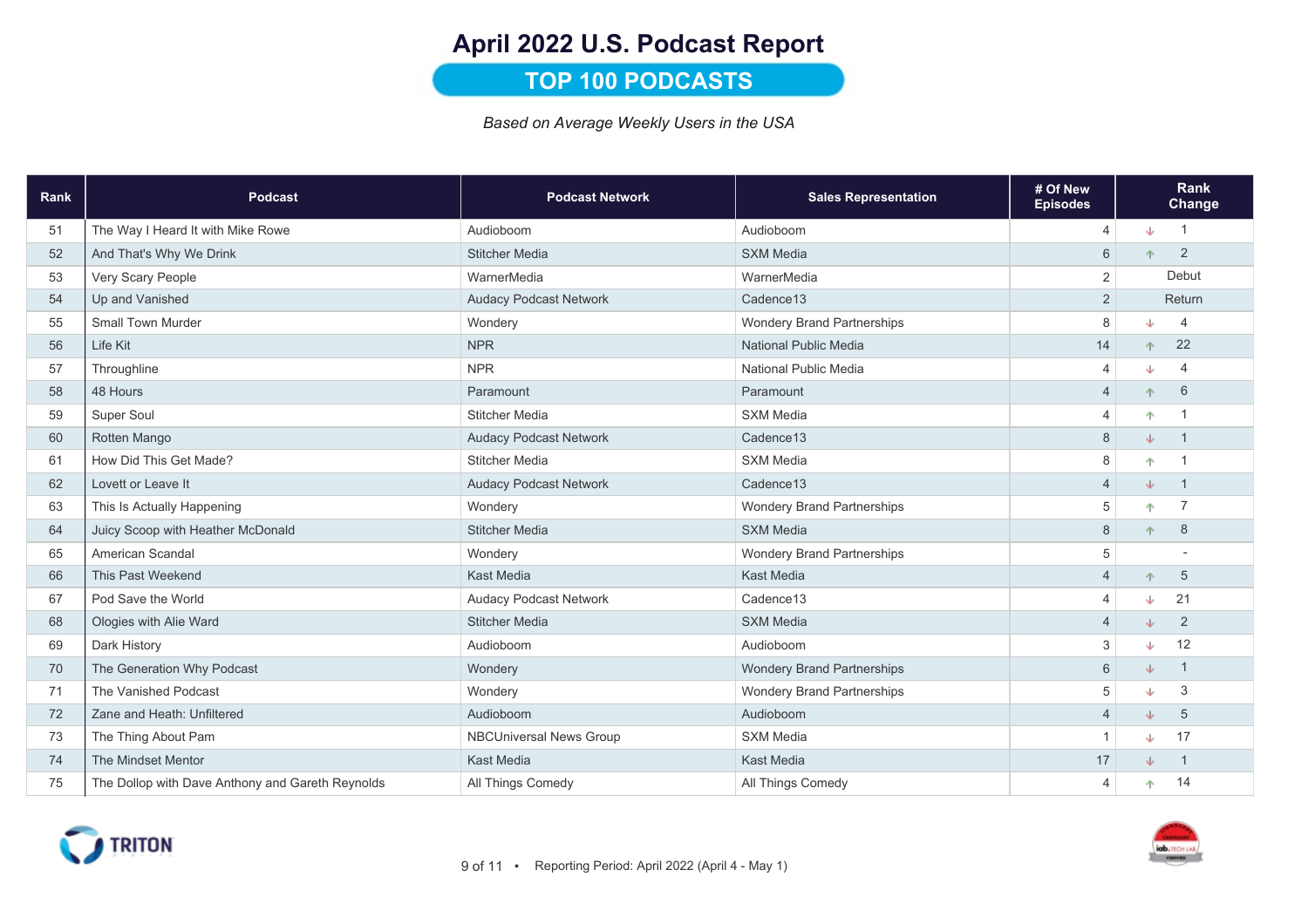### **TOP 100 PODCASTS**

| Rank | <b>Podcast</b>                                | <b>Podcast Network</b>         | <b>Sales Representation</b>       | # Of New<br><b>Episodes</b> |     | Rank<br>Change |
|------|-----------------------------------------------|--------------------------------|-----------------------------------|-----------------------------|-----|----------------|
| 76   | <b>VIEWS with David Dobrik and Jason Nash</b> | <b>Audacy Podcast Network</b>  | Cadence <sub>13</sub>             | 3                           | sk. | 18             |
| 77   | <b>Two Hot Takes</b>                          | Audioboom                      | Audioboom                         | $\overline{4}$              | 不   | $\overline{7}$ |
| 78   | <b>Scared To Death</b>                        | <b>Stitcher Media</b>          | <b>SXM Media</b>                  | 4                           | 个   | 2              |
| 79   | Murder, Mystery & Makeup                      | Audioboom                      | Audioboom                         | $\overline{4}$              |     |                |
| 80   | Murder With My Husband                        | Cloud <sub>10</sub>            | Cloud10                           | 3                           |     | Debut          |
| 81   | <b>IMPAULSIVE</b>                             | <b>Kast Media</b>              | <b>Kast Media</b>                 | $\overline{4}$              | ¢.  | 6              |
| 82   | What A Day                                    | <b>Audacy Podcast Network</b>  | Cadence13                         | 20                          | Ψ   | 8              |
| 83   | Make Me Smart with Kai and Molly              | American Public Media          | Cadence <sub>13</sub>             | 20                          | 不   | 3              |
| 84   | Ten Percent Happier with Dan Harris           | Wondery                        | <b>Wondery Brand Partnerships</b> | 12                          | 不   | $\overline{7}$ |
| 85   | <b>Snacks Daily</b>                           | <b>Audacy Podcast Network</b>  | Cadence13                         | 18                          | v.  | 9              |
| 86   | Code Switch                                   | <b>NPR</b>                     | National Public Media             | 4                           | 个   | -1             |
| 87   | <b>Critical Role</b>                          | <b>Stitcher Media</b>          | <b>SXM Media</b>                  | $\overline{7}$              |     | Debut          |
| 88   | It's Been a Minute With Sam Sanders           | <b>NPR</b>                     | National Public Media             | $\,8\,$                     | Φ   | 6              |
| 89   | The Fighter & The Kid                         | <b>Kast Media</b>              | <b>Kast Media</b>                 | 8                           | v.  | $\overline{4}$ |
| 90   | The Viall Files                               | Kast Media                     | <b>Kast Media</b>                 | 12                          | Ψ   | 27             |
| 91   | <b>Snacks Minute</b>                          | <b>Audacy Podcast Network</b>  | Cadence13                         | 19                          | v.  | $\overline{1}$ |
| 92   | <b>TigerBelly</b>                             | All Things Comedy              | All Things Comedy                 | 5                           | 不   | 3              |
| 93   | Let's Not Meet: A True Horror Podcast         | Audioboom                      | Audioboom                         | $\overline{4}$              | 个   | 5              |
| 94   | Car Talk                                      | <b>NPR</b>                     | National Public Media             | 8                           |     | Return         |
| 95   | <b>StarTalk Radio</b>                         | <b>Stitcher Media</b>          | <b>SXM Media</b>                  | $6\phantom{1}$              | v.  | $\mathbf 1$    |
| 96   | The Tiny Meat Gang Podcast                    | Audioboom                      | Audioboom                         | $\overline{4}$              | v.  | 19             |
| 97   | H3 Podcast                                    | The Roost Podcast Network      | <b>Rooster Teeth Productions</b>  | 12                          | Ψ   | $\overline{4}$ |
| 98   | Real Time with Bill Maher                     | WarnerMedia                    | WarnerMedia                       | 6                           | Φ   | 2              |
| 99   | The School of Greatness                       | Wondery                        | <b>Wondery Brand Partnerships</b> | 12                          | sk. | 2              |
| 100  | Morning Joe                                   | <b>NBCUniversal News Group</b> | <b>SXM Media</b>                  | 21                          | Φ   | 8              |